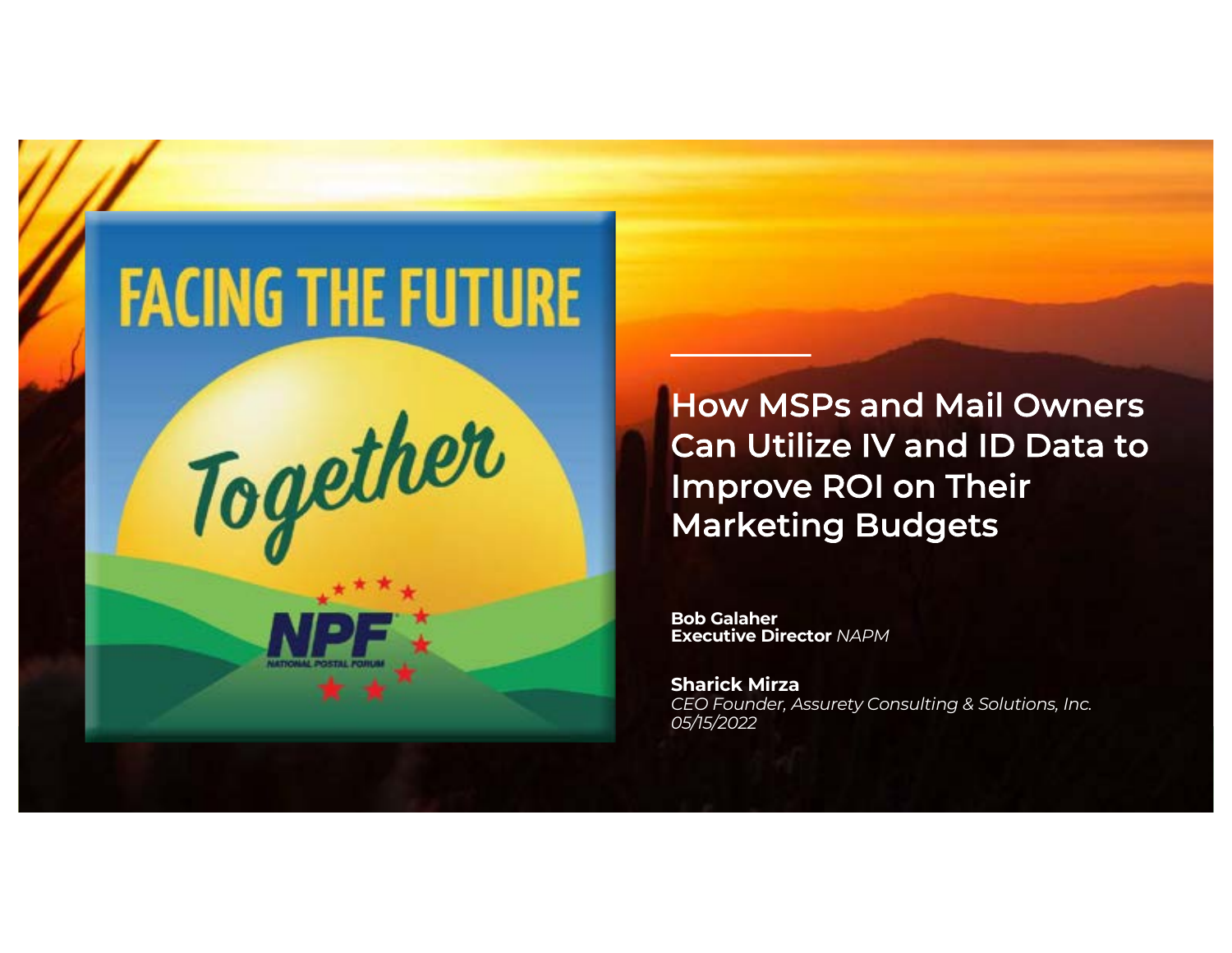

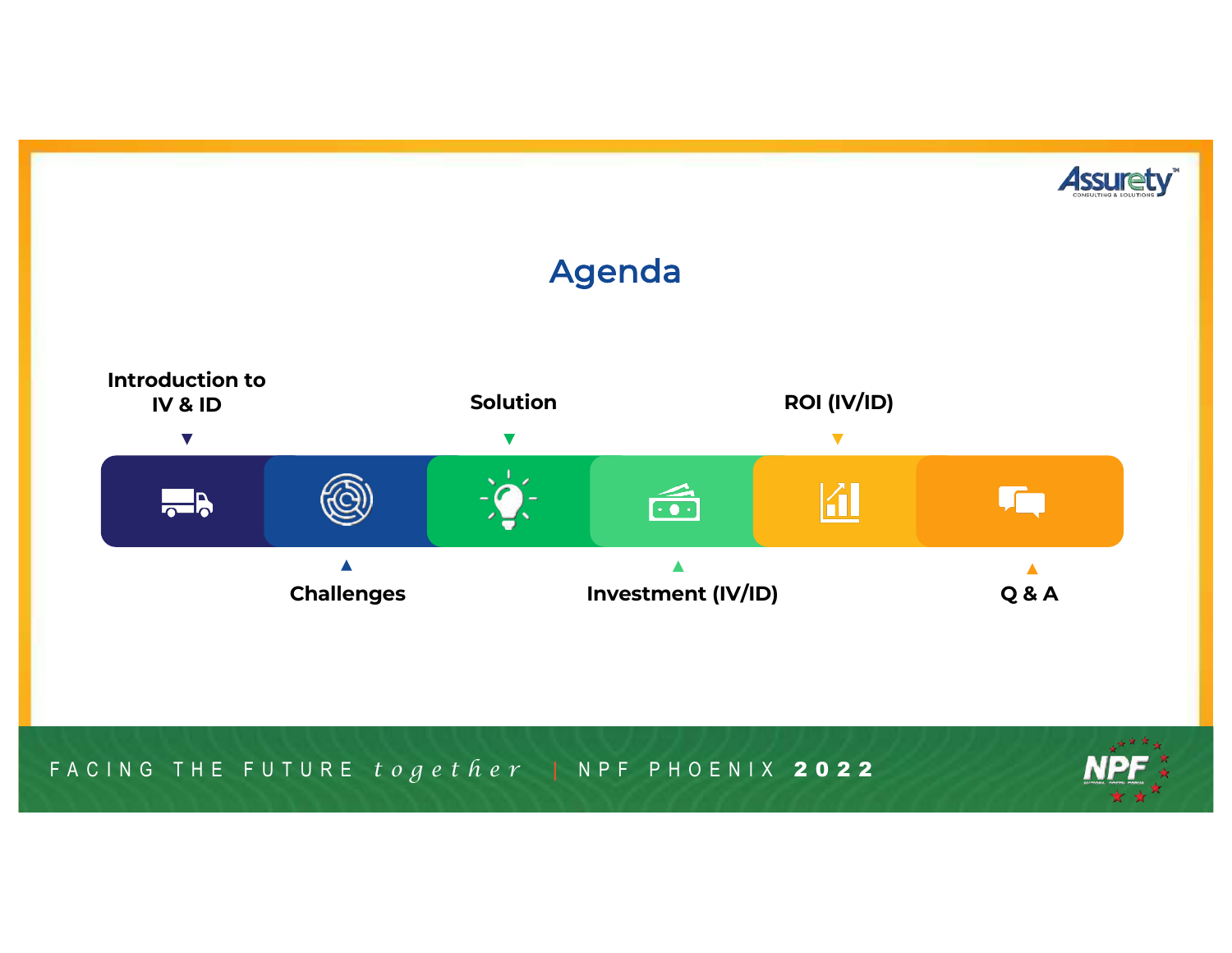

# Introduction | Informed Visibility

Free Mail and Parcel Delivery Tracking Data – IV- MTR Data Provisioning platform



**Real-Time Mail Tracking**







#### **Logical Event Handling**





#### **Early, Late, On Time Predictions**

#### You can also request data from the following USPS systems:

- · Enterprise Payment System (EPS) = payment information
- · Informed Delivery® (ID) email campaign details
- . Mail Quality Data (MQD) Mailer Scorecard data\*
- · Package Platform (PPC) physical and payment information



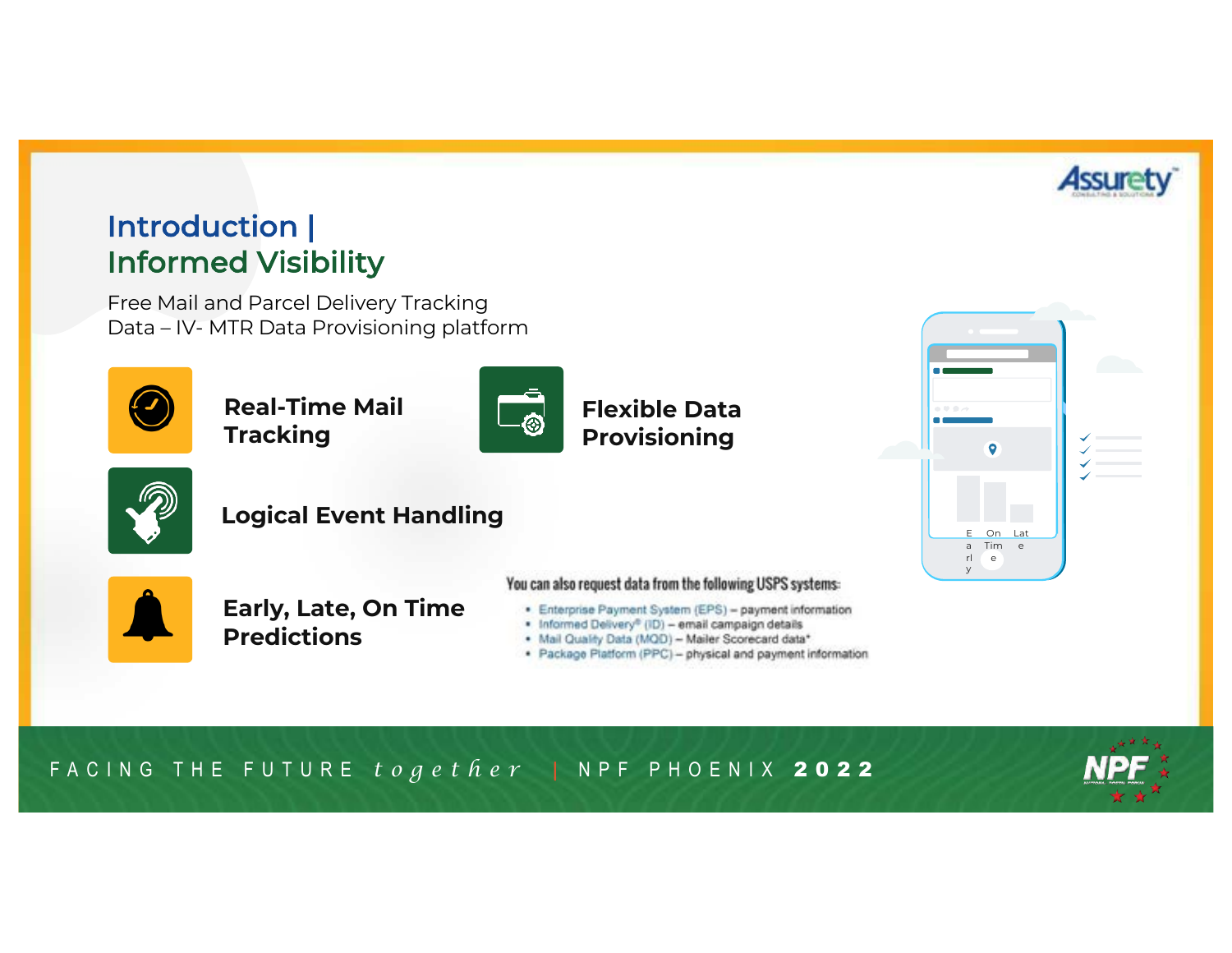

Free Digital Marketing Platform

### Introduction | Informed Delivery



**Integrated Mail and Digital Campaigns**



Informed **Delivery** 



See Your Mail

Track Your Packages

 $\times$  Multichannel

**Customers** 

 $\checkmark$  Free Service

Engagement with

 $\checkmark$  Convert Clicks into Sales  $\checkmark$  Manage Mail & Packages

**Assurety**\*



Stay Informed

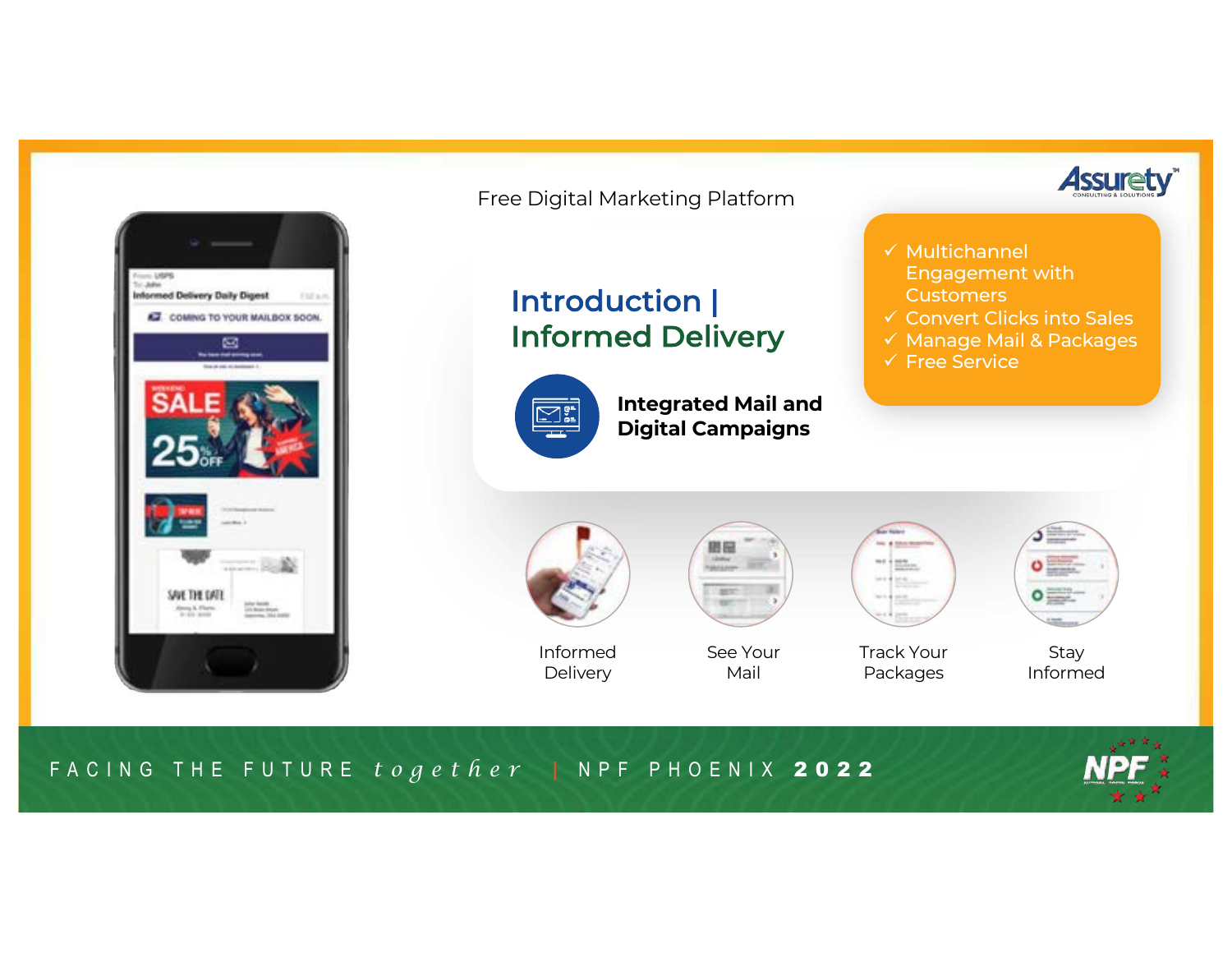

#### Program Metrics| Informed Delivery

USER DATA & ENGAGEMENT

Informed Delivery has reached 26.3% national saturation of eligible delivery points.



38.8M **Email-enabled Users** 

279K+ **Weekly User Registrations** 8-week average

As of 3/15/2022



148,570 **Completed Campaigns** 

18,226 **Brands Represented** 

2,480 Mailers/MSPs Participating

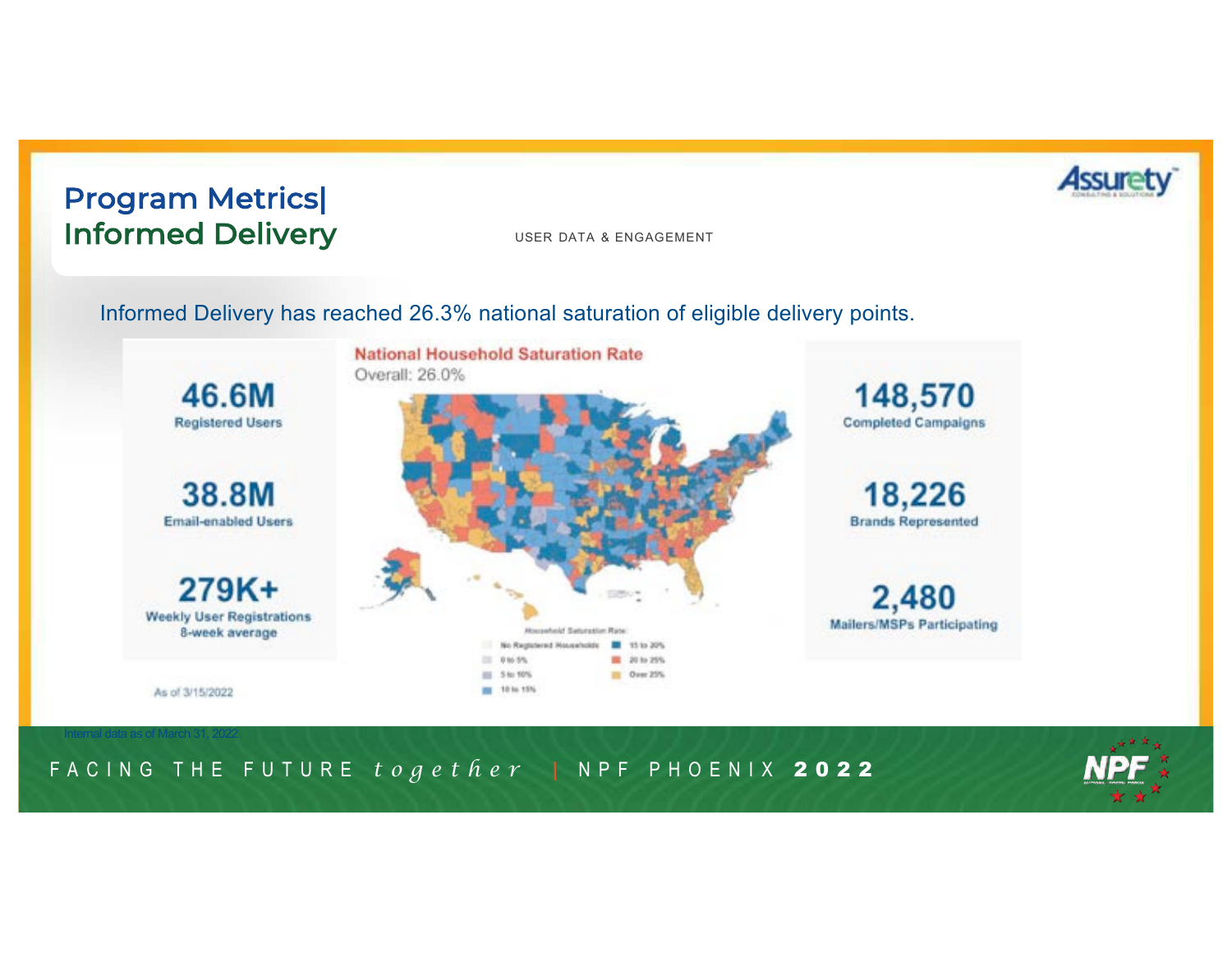# Email Open Rates | Informed Delivery



#### Marketing Mail Growth



FACING THE FUTURE *together* **|** NPF PHOENIX 2022



**Assurety**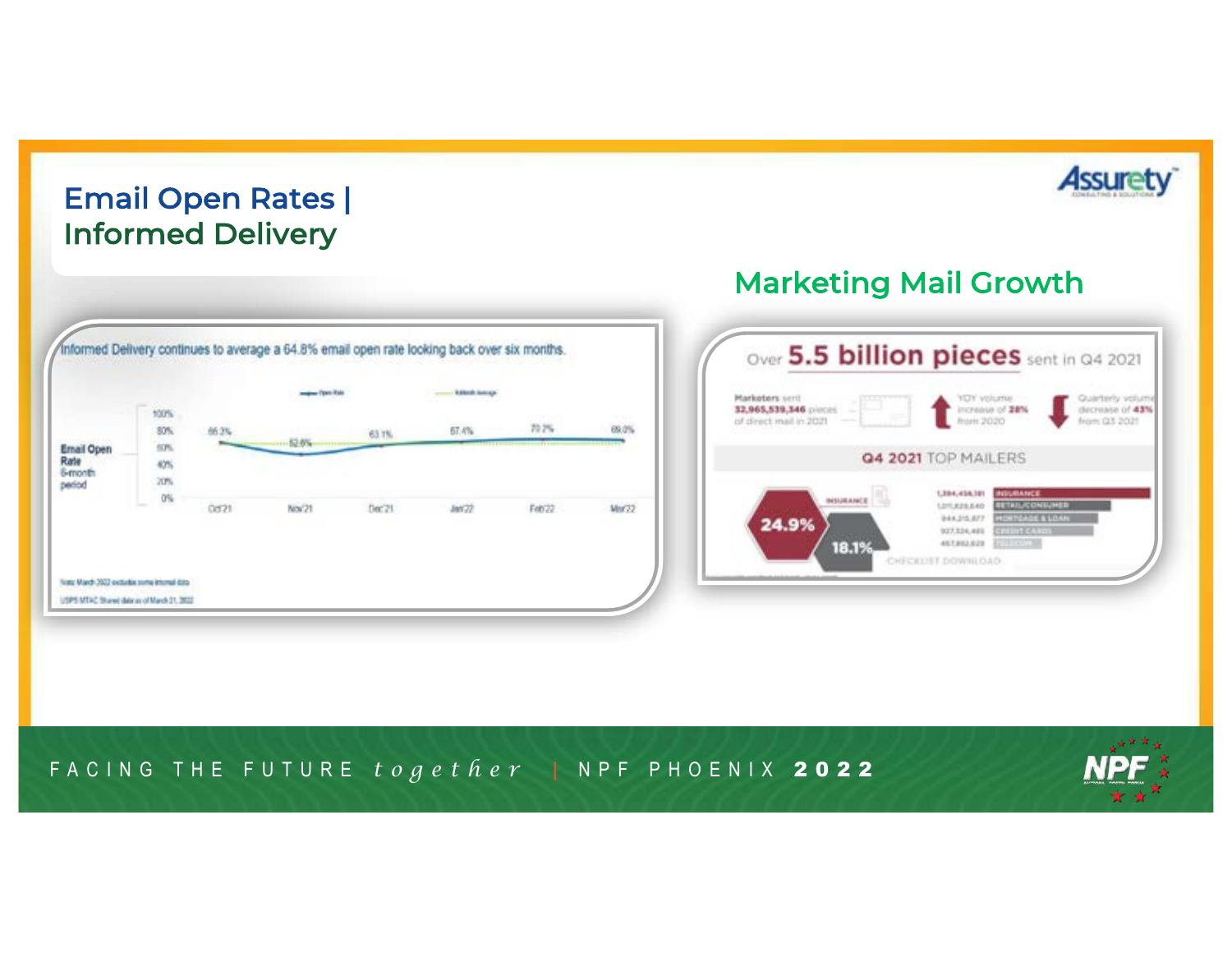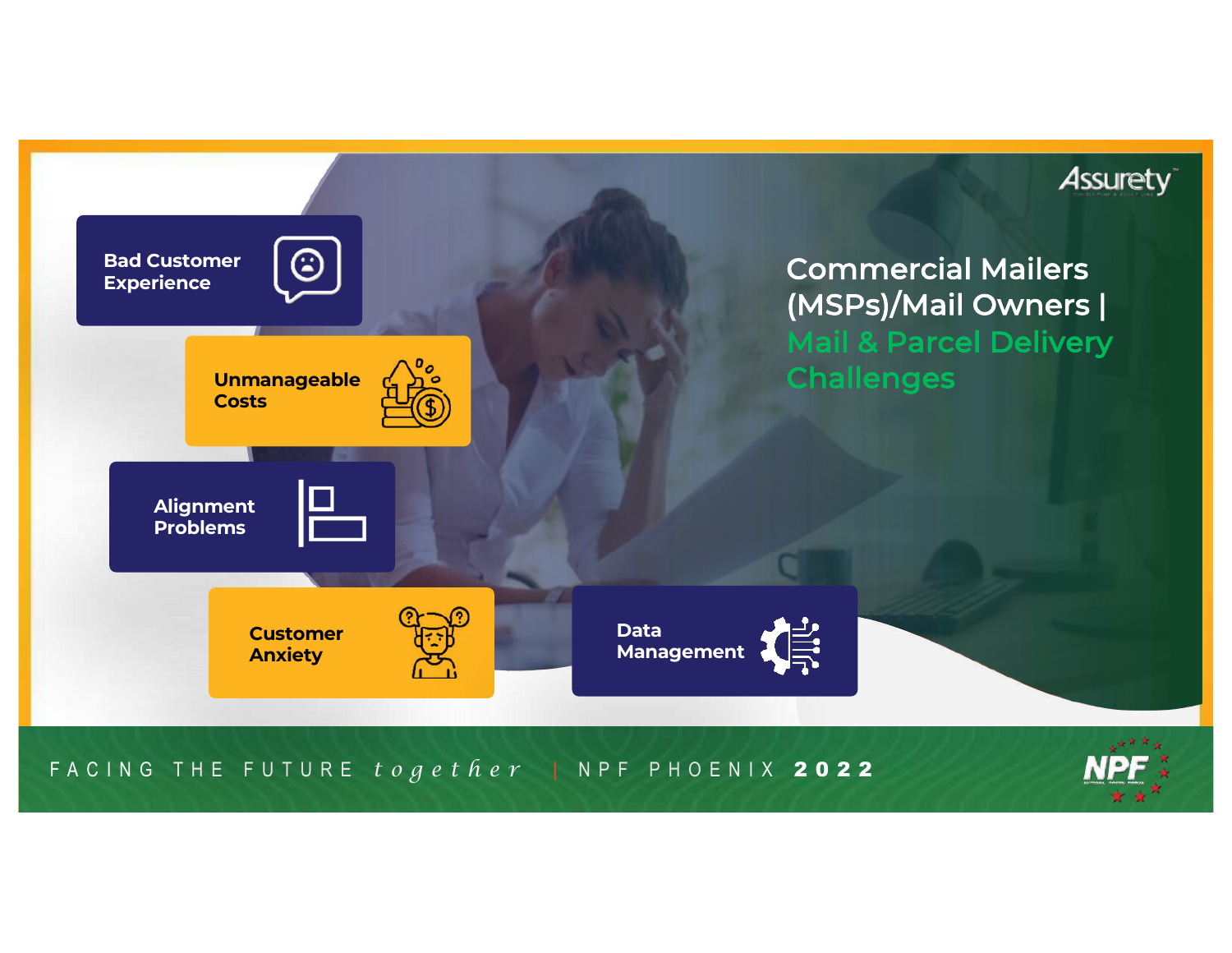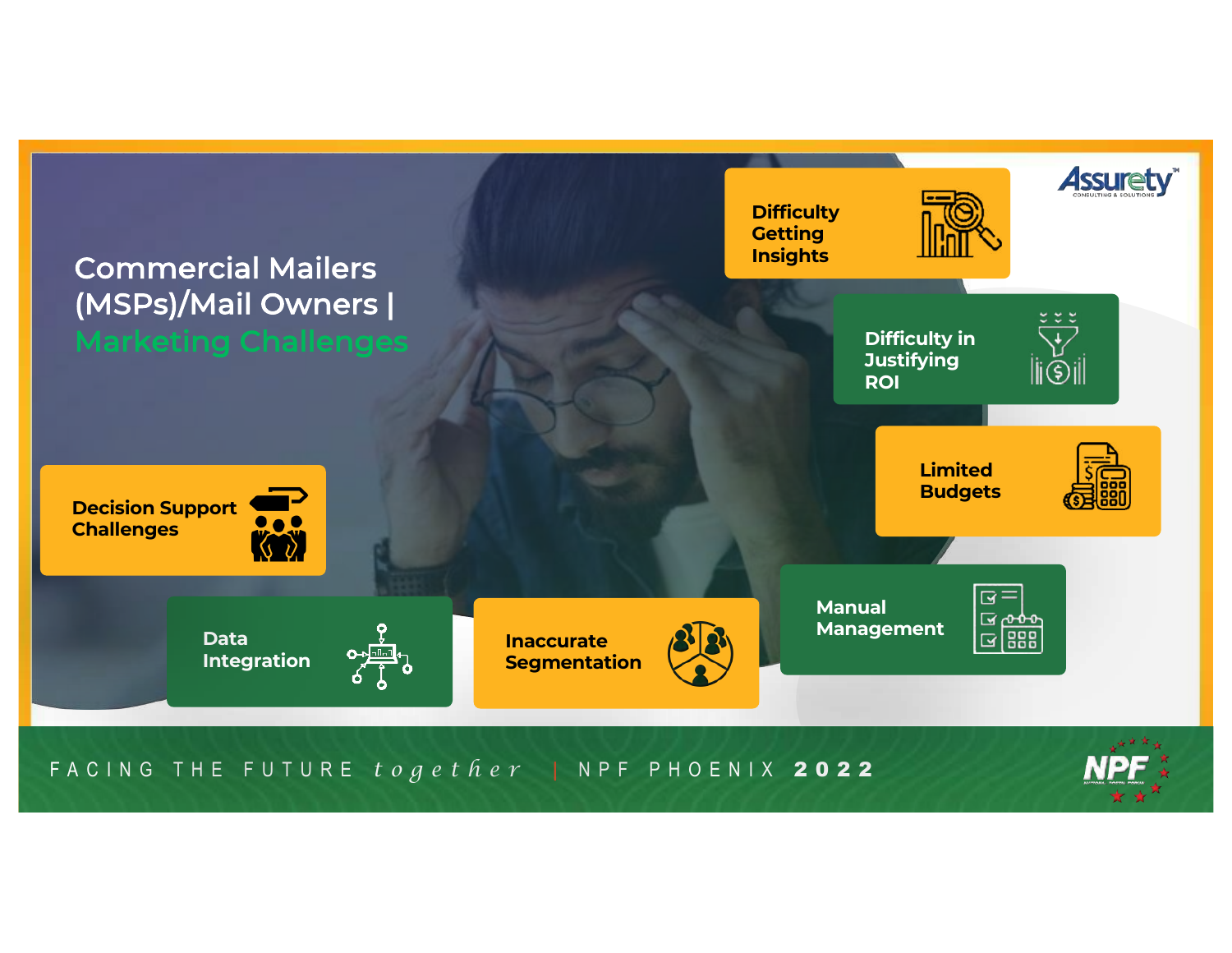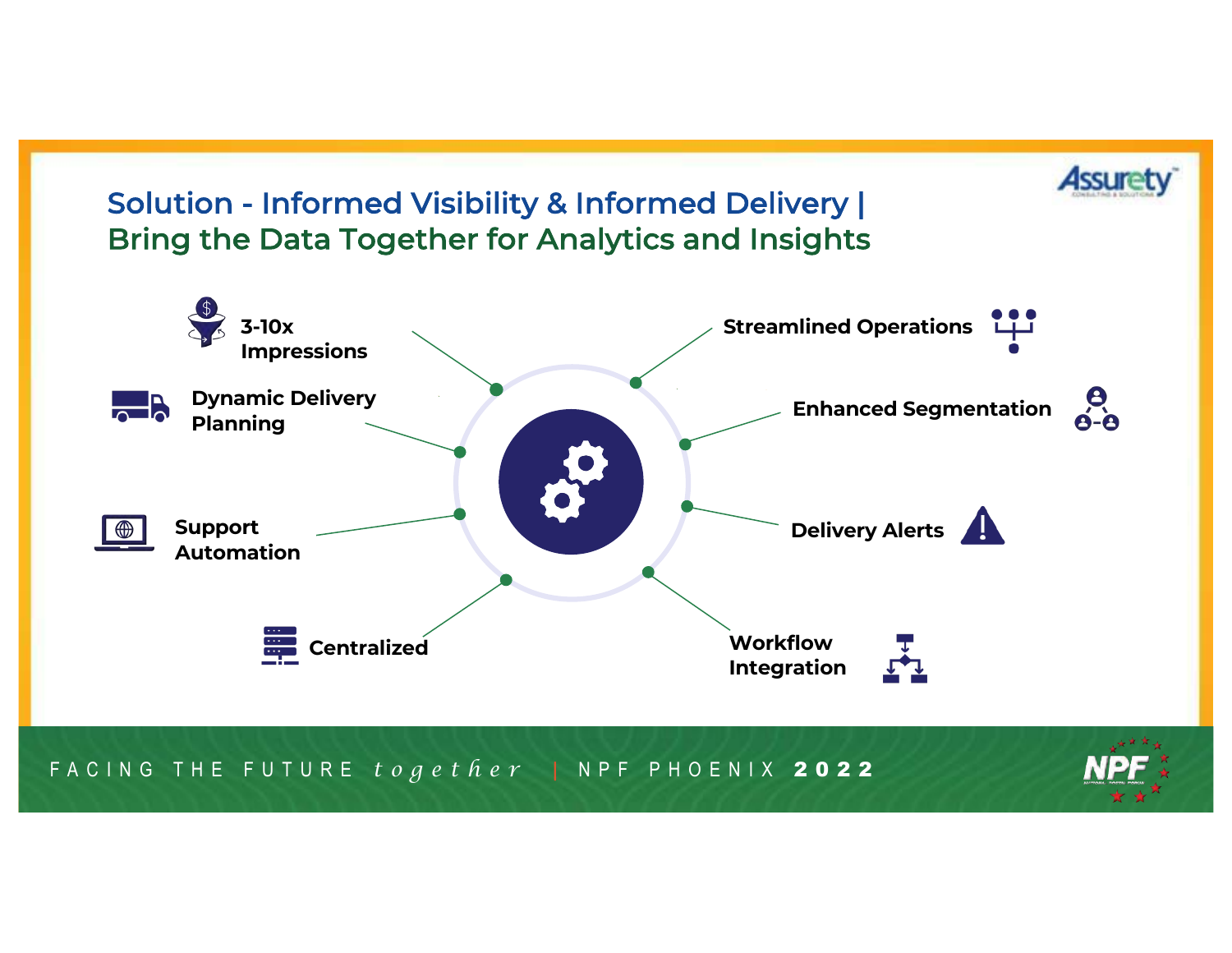# Value of Statistical Modeling and Advanced Analytics





- Batting Average
- Runs Scored
- Runs Allowed







- Runs Created
- Range Factor
- Defensive Efficiency Rating
- Win Shares
- Pythagorean Winning Percentage
- Game Score
- Major League Equivalency
- Similarity Scores
- Secondary Average
- Defensive Spectrum
- Power Speed Number

#### FACING THE FUTURE *together* **|** NPF PHOENIX 2022



**Assurety**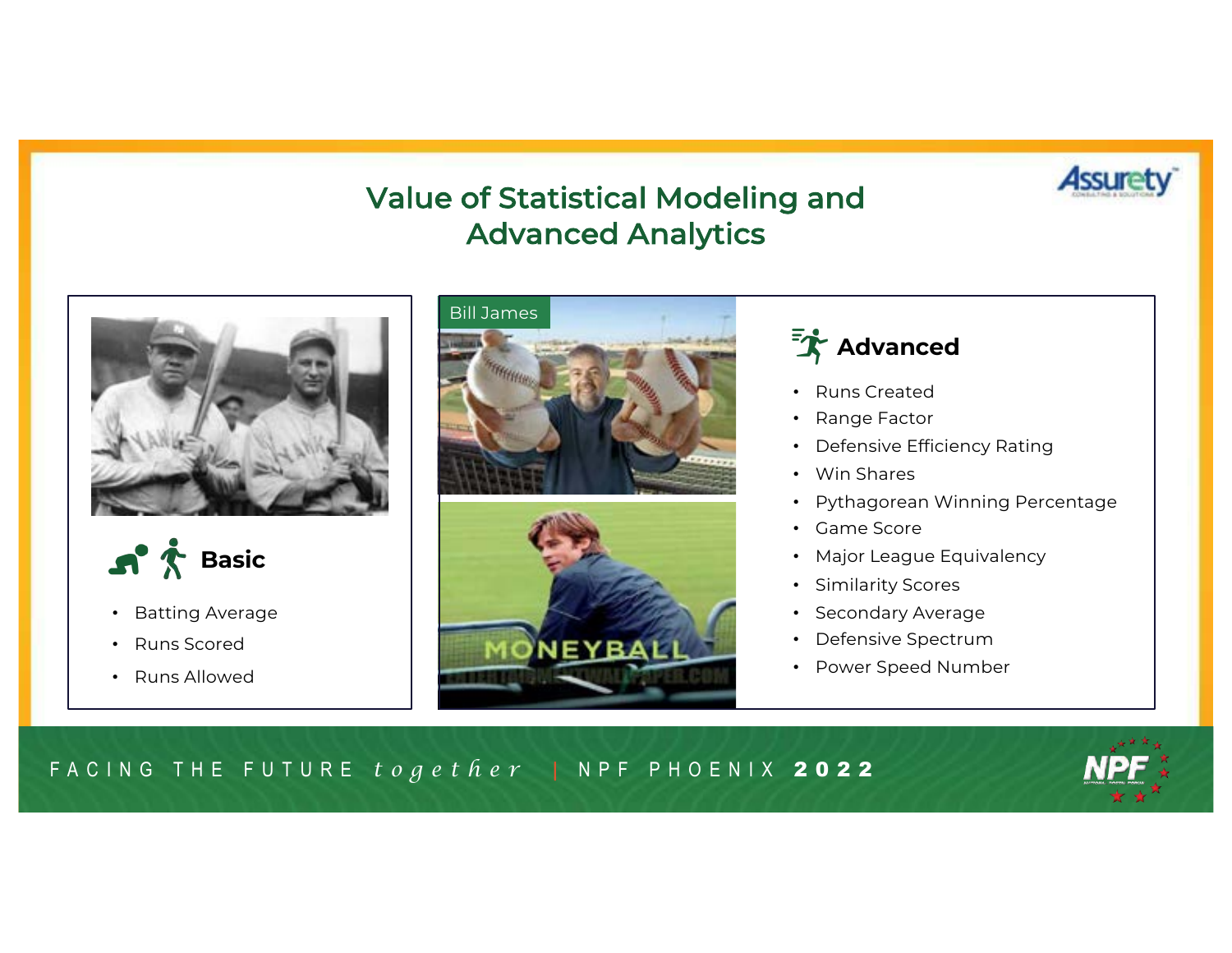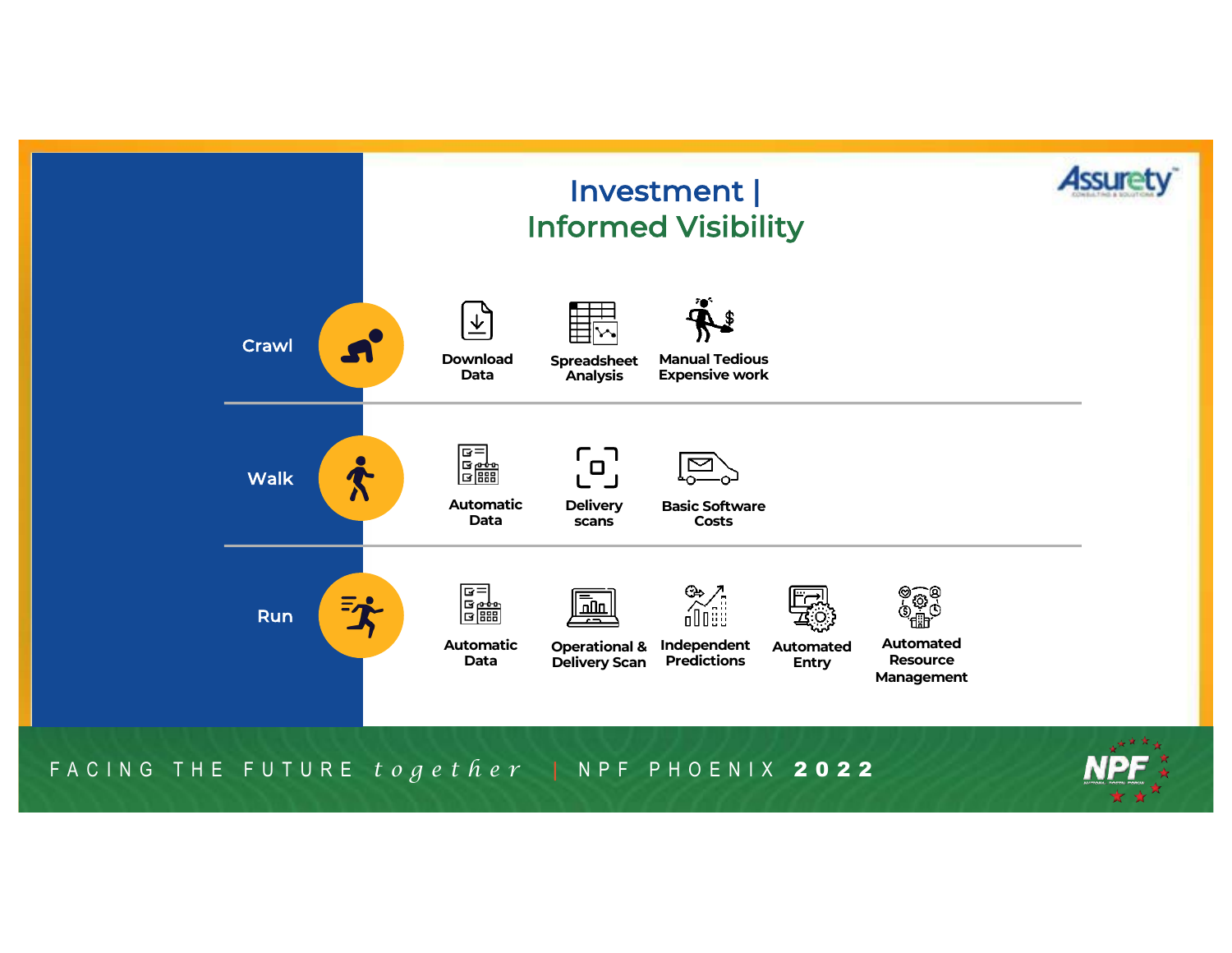

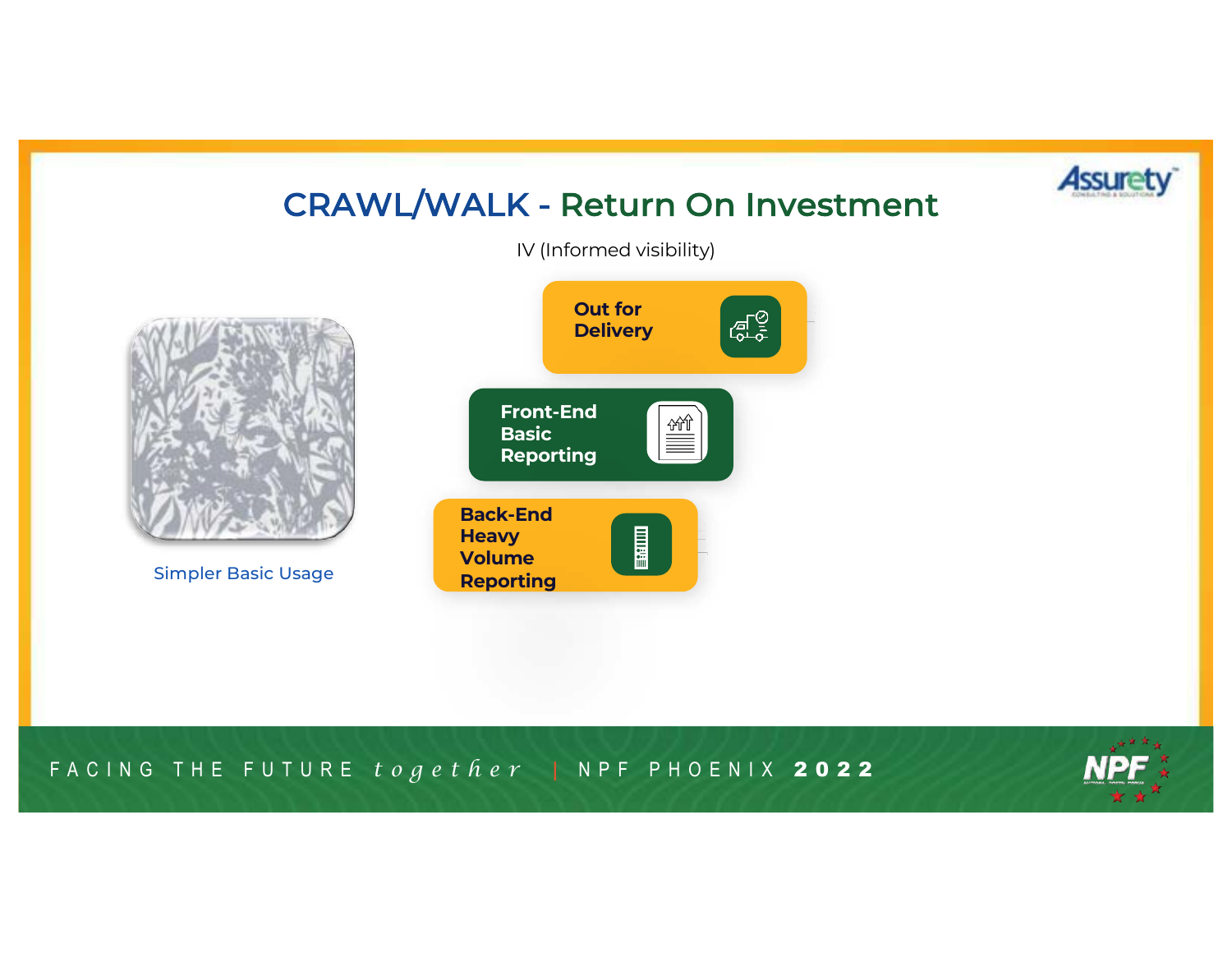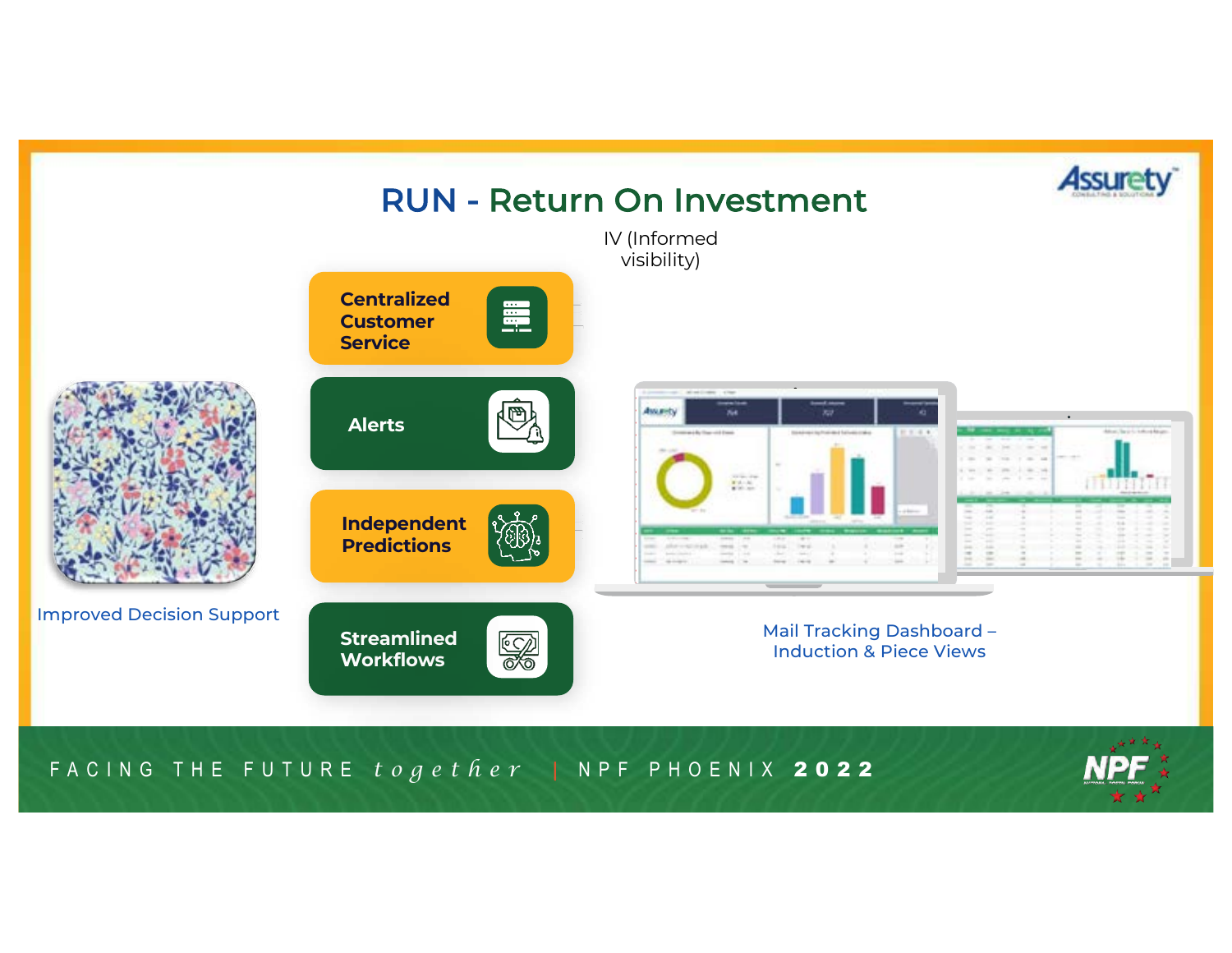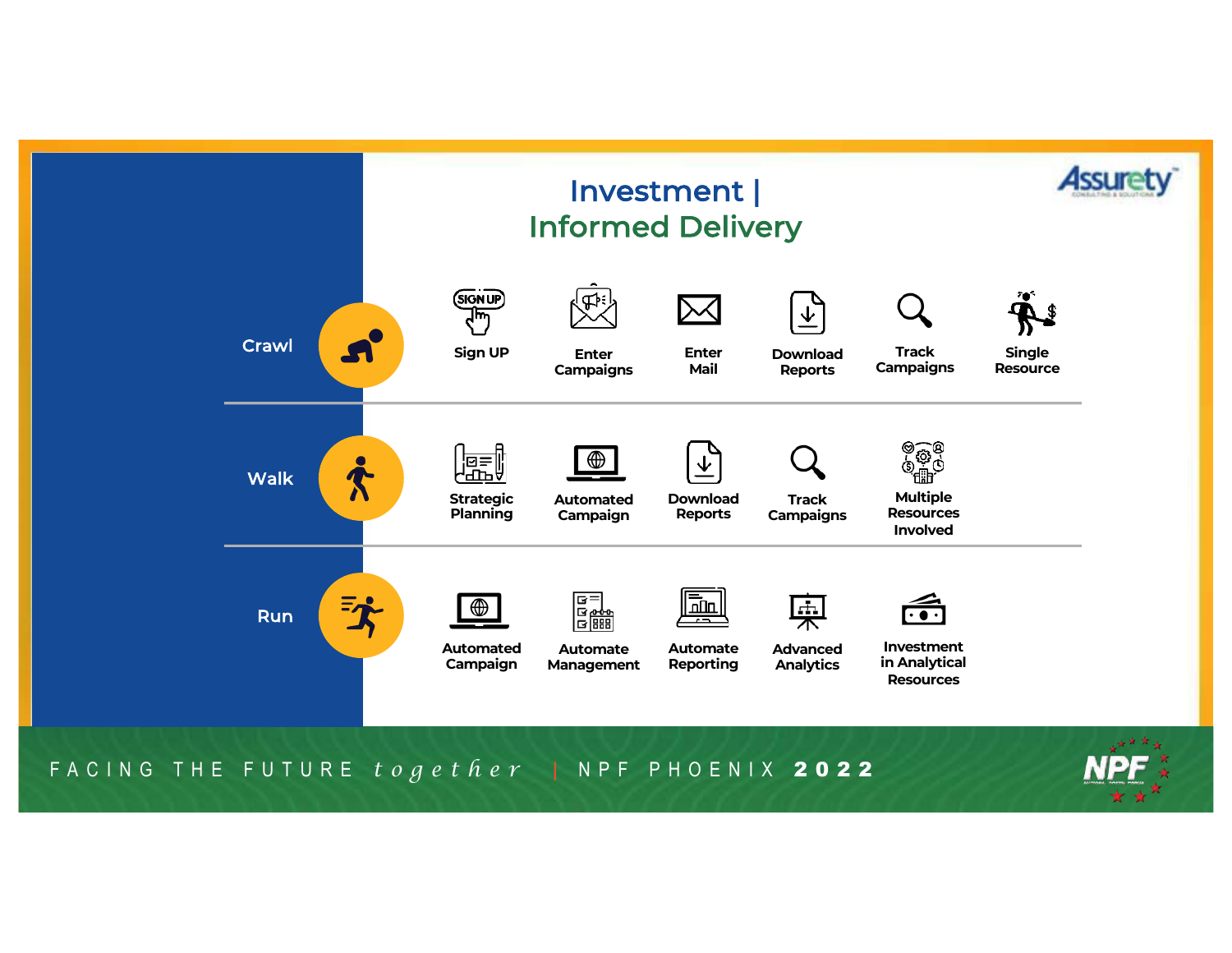

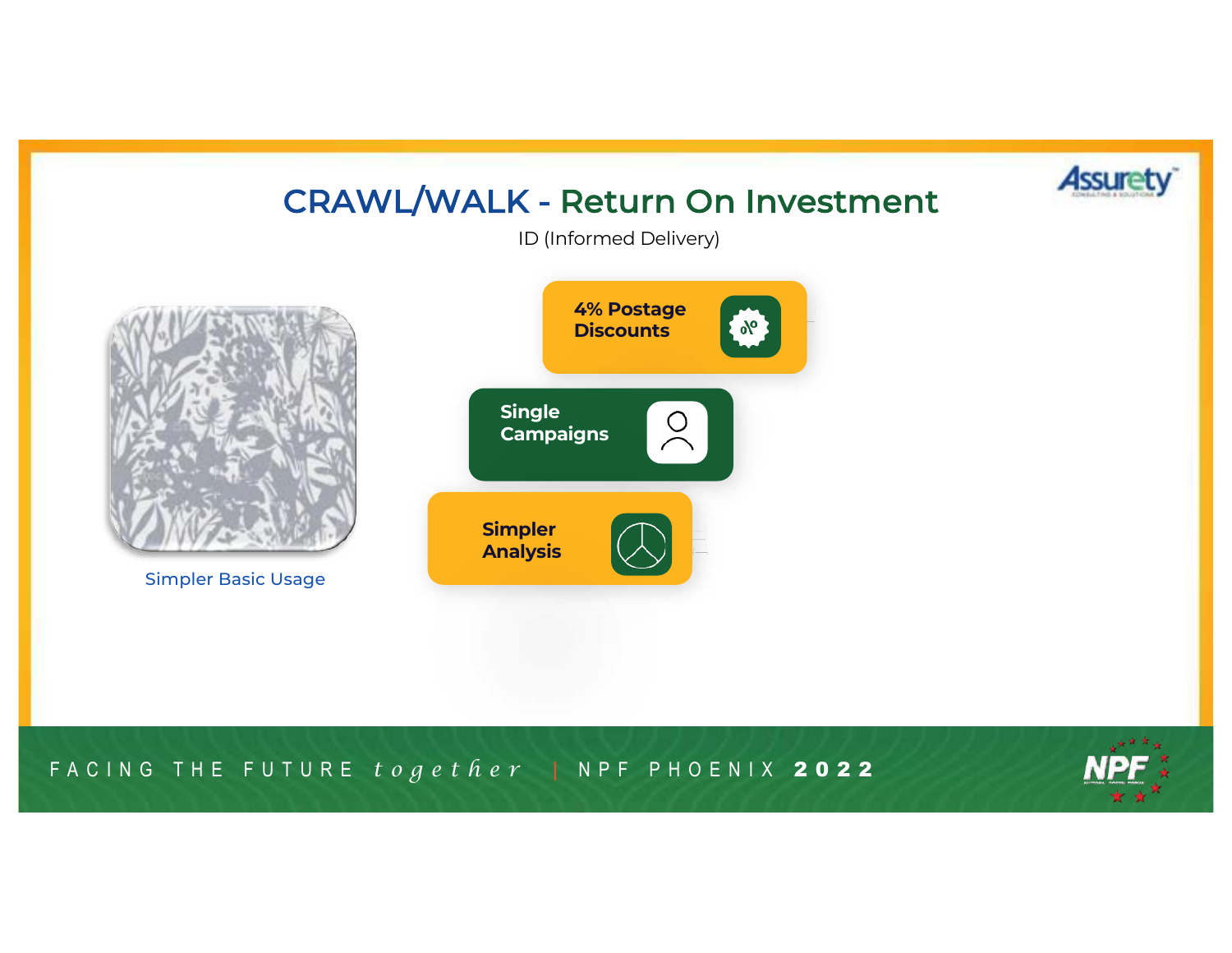

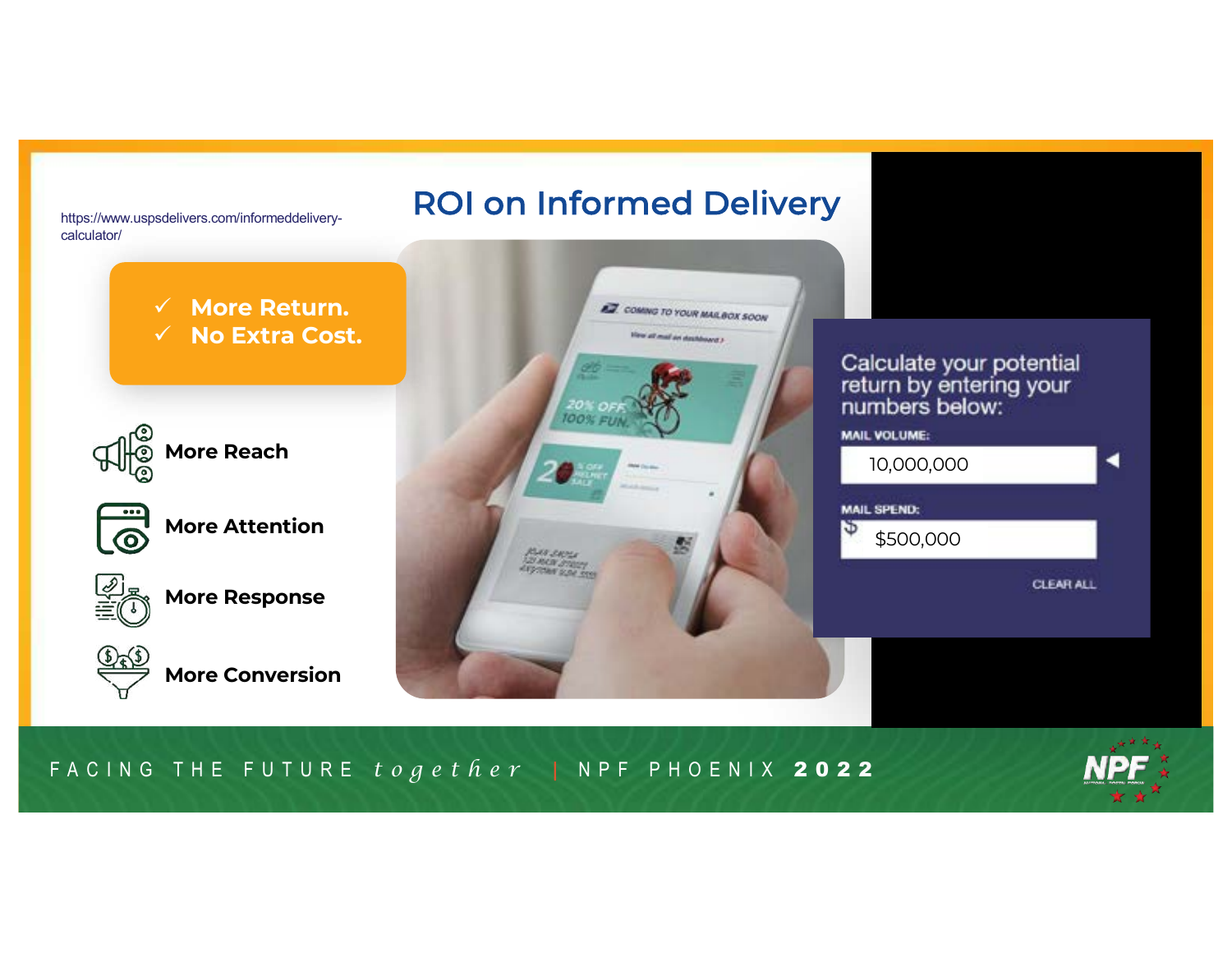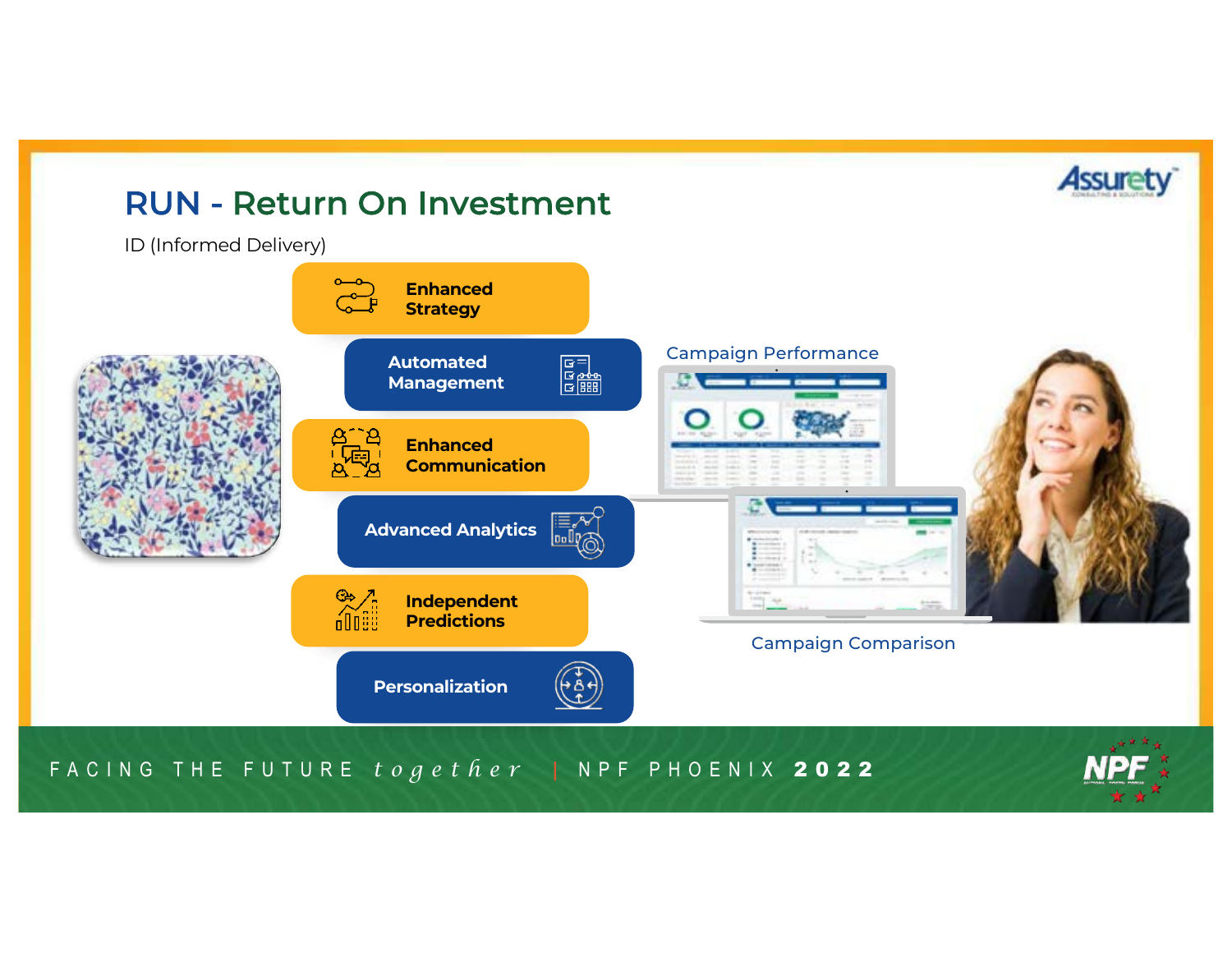# RUN - Return On Investment ID (Informed Delivery) **Improved Targeting and Responses Remove Manual Labor Costs Exponential Brand Impressions**

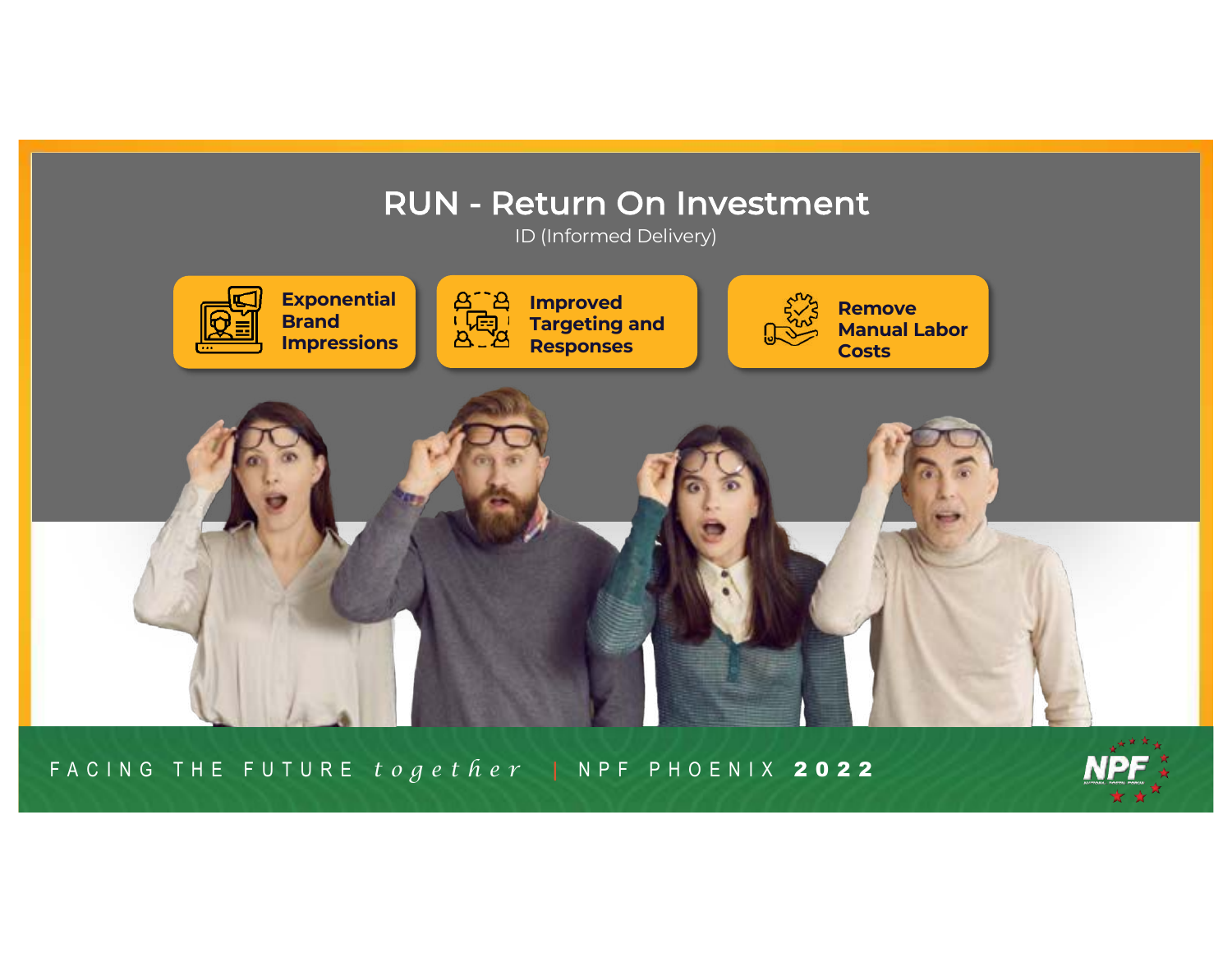

Money Ball

# Merge Digital Marketing and Mail Delivery Data (INVESTMENT | ID/IV Solution)



FACING THE FUTURE *together* **|** NPF PHOENIX 2022



Assurety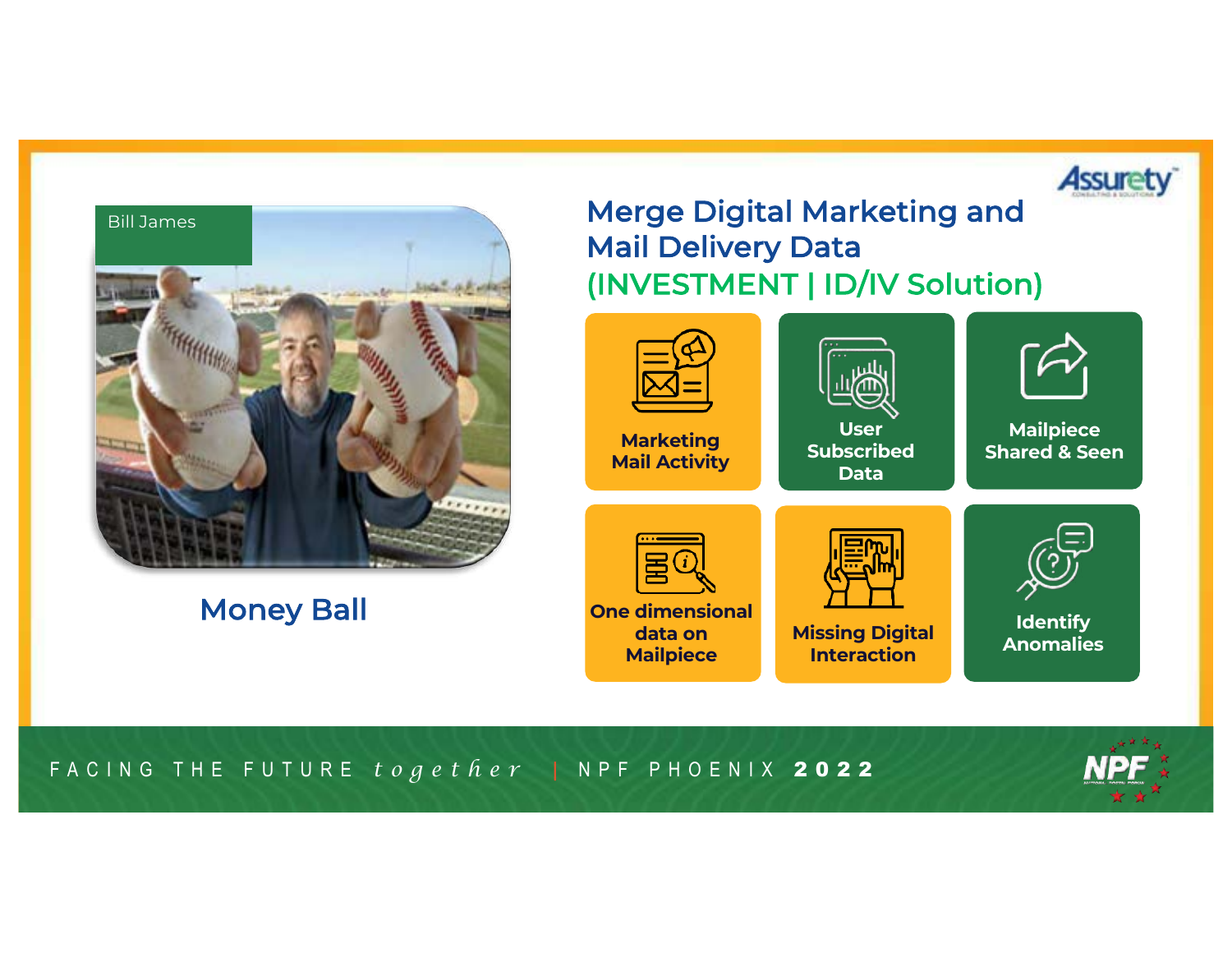

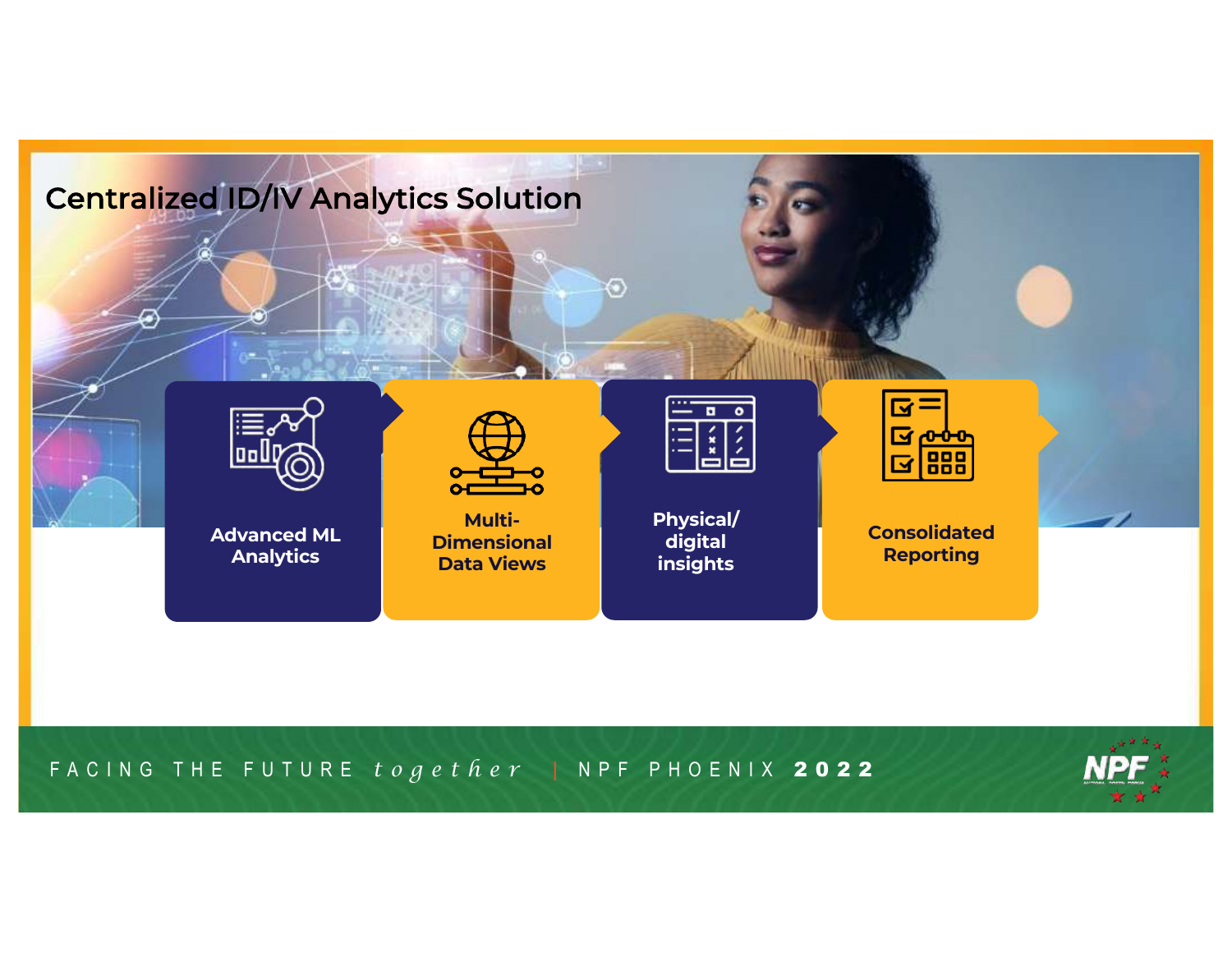# Return On Investments







Assurety®

#### Money Ball